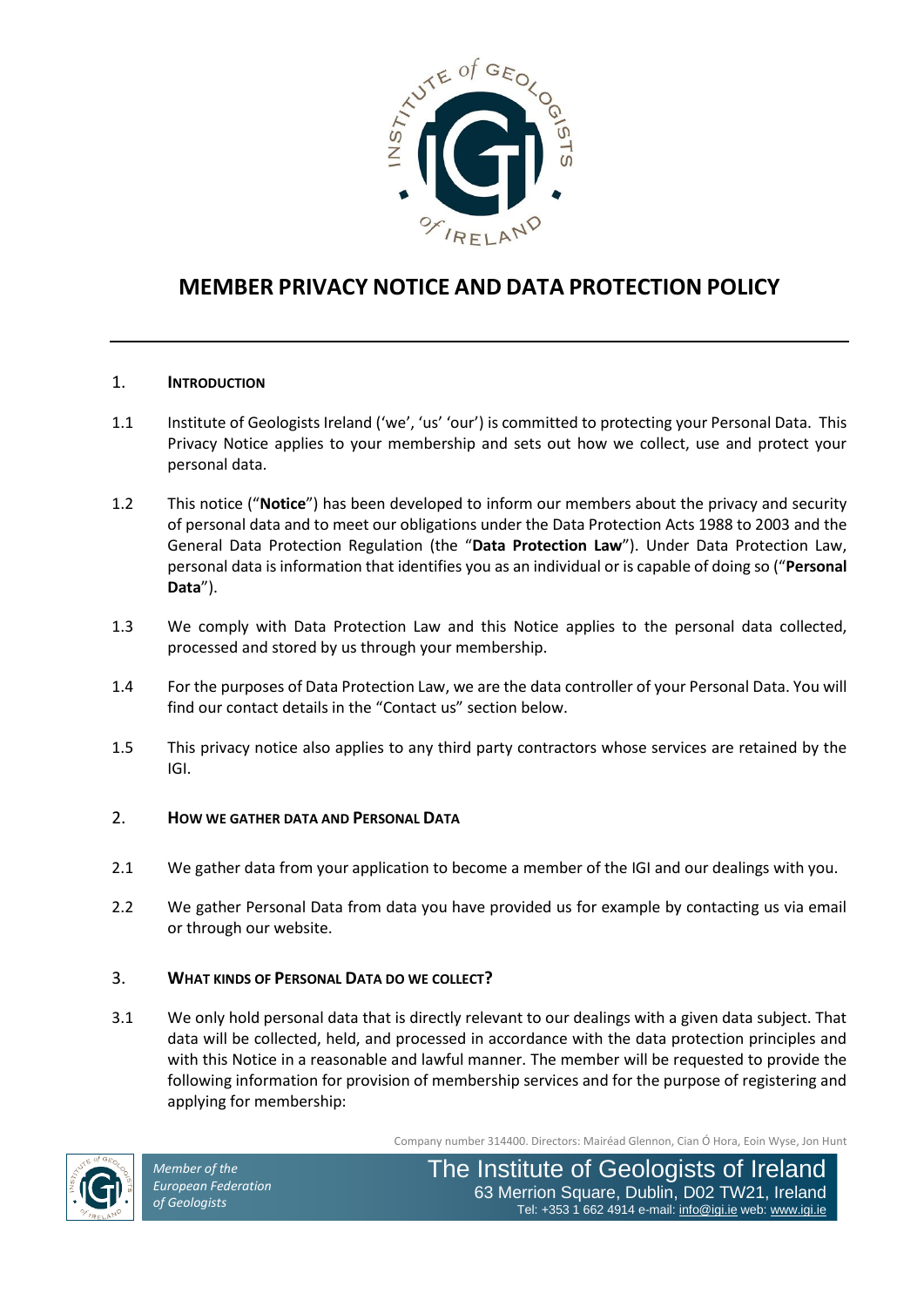- (a) personal identification data, including: name, address, phone number and/or email address(es)
- (b) online identification data, including: IP address
- (c) supporting documentation to accompany your application such as, copy university qualifications, sample work experience reports, job details and training undertaken.
- 3.2 We do not collect or store any financial data belonging to our Members.
- 3.3 In order to facilitate payment of third party contractors engaged by the IGI, financial details are stored within the IGI banking system.

# 4. **LEGAL BASIS FOR PROCESSING**

We rely on the following legal bases under Data Protection Law in processing your Personal Data:

| <b>Legal Basis</b>                | <b>Example</b>                                                                                                                                |
|-----------------------------------|-----------------------------------------------------------------------------------------------------------------------------------------------|
| Performance of a contract         | We will process your Personal Data to the<br>extent required to deliver the service<br>requested.                                             |
| Compliance with legal obligations | We may need to disclose Personal Data to<br>comply with a request from<br>law<br>enforcement, or other government agencies<br>or court order. |
| Legitimate interests              | To provide updates to you.                                                                                                                    |
| Consent                           | We will share your data on our public<br>register with your consent.                                                                          |

# 5. **HOW WE MAY USE YOUR PERSONAL DATA**

- 5.1 Except as disclosed in this Privacy Notice, we will not disclose Personal Data that we collect to any parties other than those with whom we partner or are affiliated with, without your consent. Except as disclosed below, we will not sell, share, trade, rent, or give away your Personal Data.
- 5.2 Any and all personal data collected by us from our members (as detailed in this Notice) is collected in order to ensure that we can provide the services to its members under the terms of the services agreement with the member, that it provides the services in the best possible manner and that it can efficiently manage its members as a whole. Business processes for personal data necessary to fulfil the terms of the services agreement with you as the member include:
	- (a) direct provision of membership services to you

Company number 314400. Directors: Mairéad Glennon, Cian Ó Hora, Eoin Wyse, Jon Hunt

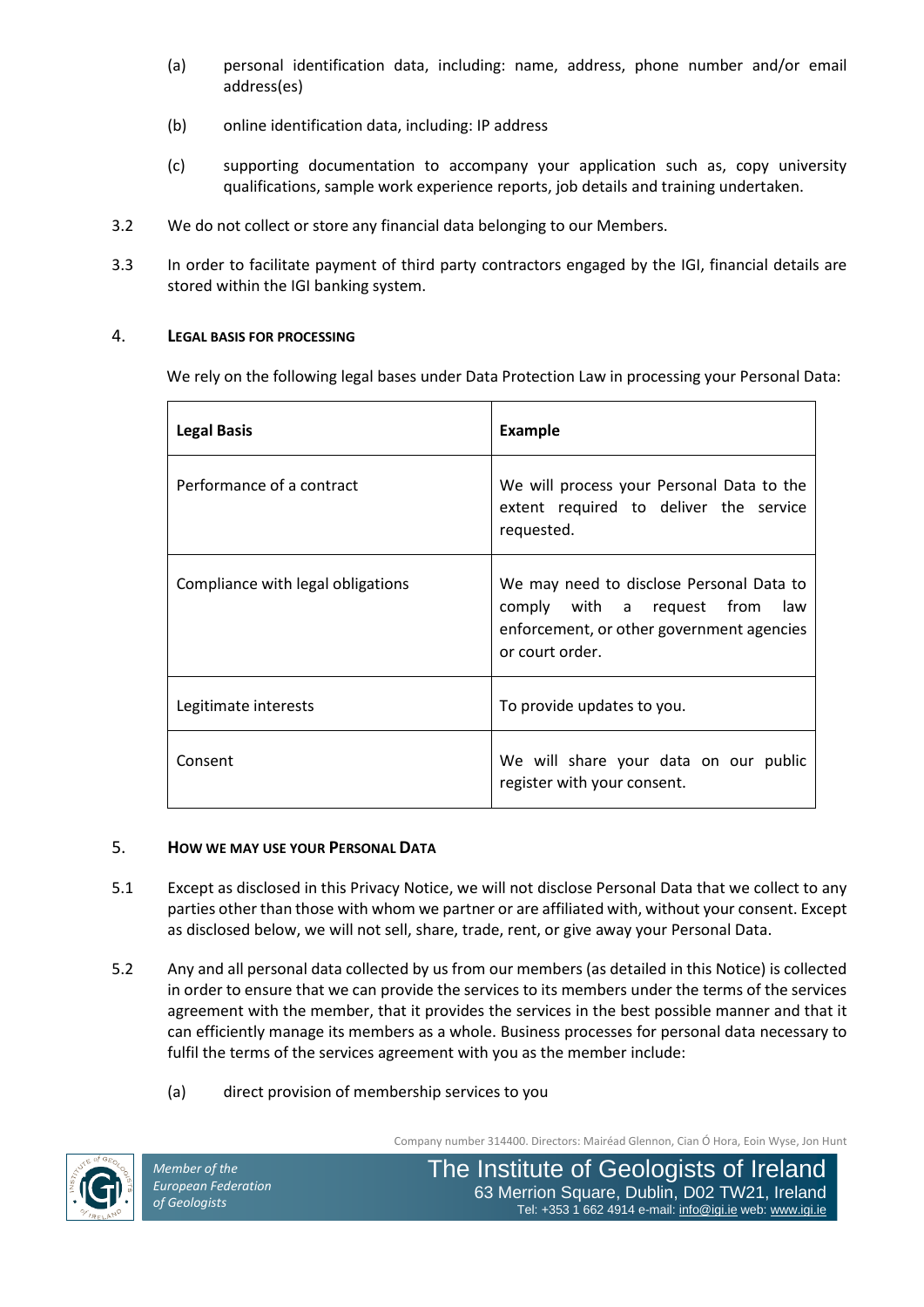- (b) resolving issues arising in respect of the provision of the services or the services agreement with you
- (c) billing for services provided by us under the membership agreement with you
- (d) administration of member accounts, including:
	- (i) ensuring the ongoing provision of optimized services to you
	- (ii) informing you of the status of the services
	- (iii) implementing any changes to services, billing or member information as requested by you
- 5.3 In addition, we may also use member personal data to contact you regarding information on our services or updates and job opportunities. This contact takes place via our regular Members Bulletins issued direct from the IGI Office to registered members email addresses.
- 5.4 In addition, we maintain a database of members. When contacted by interested parties, for example local authorities, we will confirm your status as a member of IGI. We will seek your consent before including you in our register of members which is found on our website, www.igi.ie.
- 5.5 When you contact us, we may request your affirmative, positive consent to use your contact information for marketing or other business purposes. In the event you do not consent to the use of your contact information for marketing or other business purposes, your data will not be used for those purposes. If you provide your consent but subsequently do not wish to receive notifications about related opportunities, you will be able to modify your preferences by following the instructions on any marketing correspondence.

## **Do we disclose Personal Data to anyone else?**

- 5.6 Personal data may be disclosed internally when passed in accordance with the data protection principles and this Notice. Personal data is not passed to any internal department or any individual that does not reasonably require access to that personal data with respect to the purpose(s) for which it was collected and is being processed.
- 5.7 Relevant internal departments to whom personal data may be disclosed are as follows:
	- (a) The Board
	- (b) The Validation Committee
	- (c) Administration (for membership fees)
	- (d) The Ethics Committee
	- (e) The Disciplinary Committee
- 5.8 We shall disclose member information to third parties only when it is necessary as part of our business practices or when there is a legal or statutory obligation to do. Categories of such third parties may include:
	- (a) subcontractors

Company number 314400. Directors: Mairéad Glennon, Cian Ó Hora, Eoin Wyse, Jon Hunt

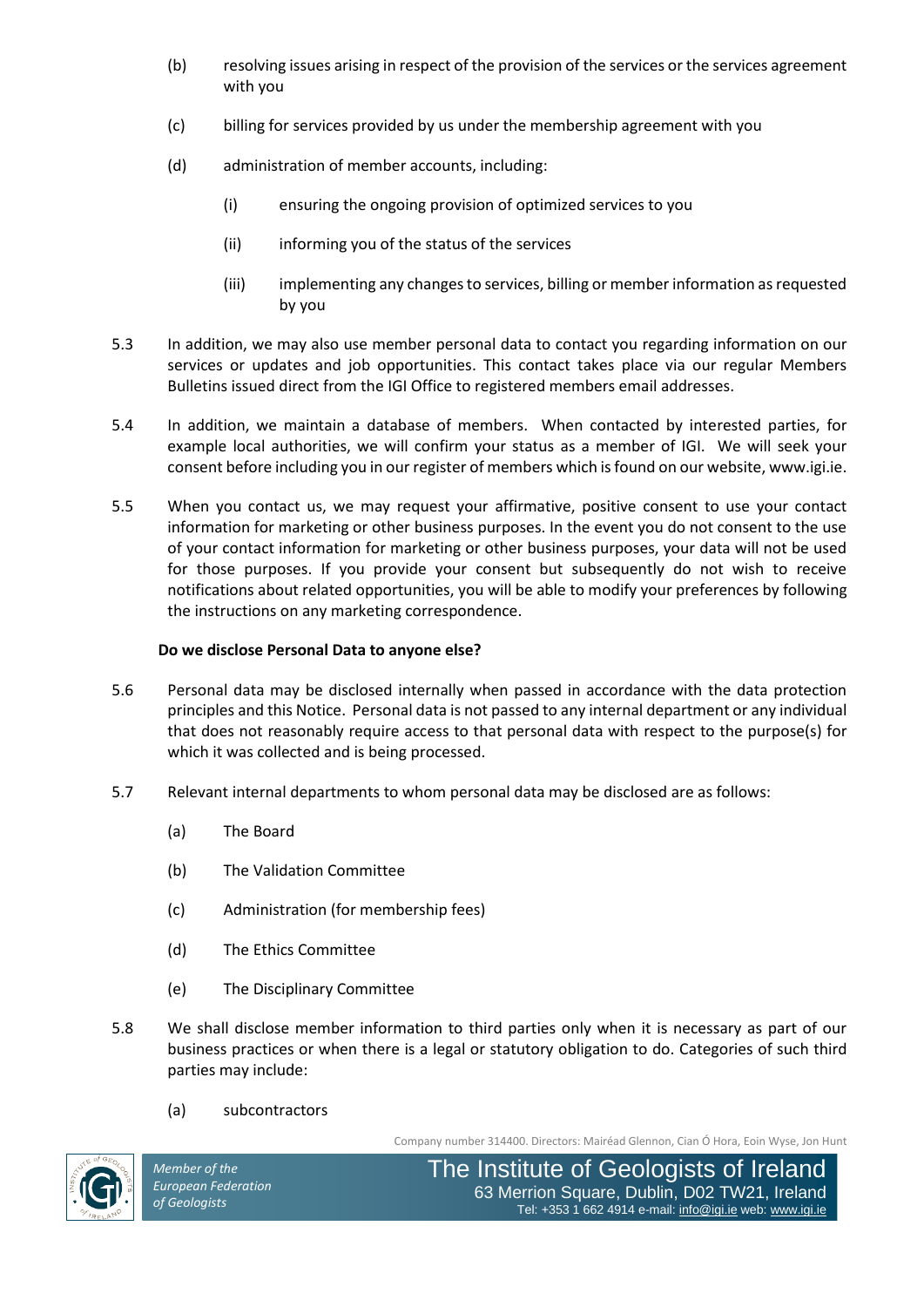- (b) auditors
- (c) authorities to whom we are legally obliged to disclose member information, e.g. law enforcement, tax authorities, etc.
- 5.9 Whenever we disclose member information to third parties, we will only disclose that amount of personal information necessary to meet such business need or legal requirement. Third parties that receive member information from us must satisfy us as to the measures taken to protect the personal data such parties receive.
- 5.10 Appropriate measures will be taken to ensure that all such disclosures or transfers of member information to third parties will be completed in a secure manner and pursuant to contractual safeguards.
- 5.11 We may provide information, when legally obliged to do so and in response to properly made requests, for the purpose of the prevention and detection of crime, and the apprehension or prosecution of offenders. We may also provide information for the purpose of safeguarding national security. In the case of any such disclosure, we will do so only in accordance with Data Protection Law.
- 5.12 We may also provide information when required to do so by law, for example under a court order.
- 5.13 We may also transfer data to legal counsel where same is necessary for the defence of legal claims.
- 5.14 If there is any change in the ownership of IGI, or any of its assets, we may disclose personal information to the new (or prospective) owner. If we do so, we will require the other party to keep all such information confidential.

# 6. **HOW LONG DO WE KEEP PERSONAL DATA?**

- 6.1 The time period for which we retain information varies according to the use of that information. In some cases there are legal requirements to keep data for a minimum period of time. Unless specific legal requirements dictate otherwise, we will retain information no longer than is necessary for the purposes for which the data were collected or for which they are further processed.
- 6.2 Member personal data will be held for as long as the member holds a membership with us. Should a subject cease to become a member of the IGI their data will be retained for a period of no longer than three years. This is to facilitate them availing of a fast track membership application process should they wish to re-join the organisation during this three year period. Once a period of three years has passed, all data belonging to that subject will be removed from IGI databases, files (in both soft and hard copy) and will be destroyed.
- 6.3 Unsuccessful member applicant's data will be retained for a 12 month period and then securely destroyed.
- 7. **HOW DO WE PROTECT DATA ABOUT YOU WHEN OR IF IT IS TRANSFERRED OUT OF EUROPE?**
- 7.1 We do not transfer data outside of Europe currently. Any transfer of member personal data outside of the EEA would only be made through transfer mechanisms approved or allowed for under Data

Company number 314400. Directors: Mairéad Glennon, Cian Ó Hora, Eoin Wyse, Jon Hunt

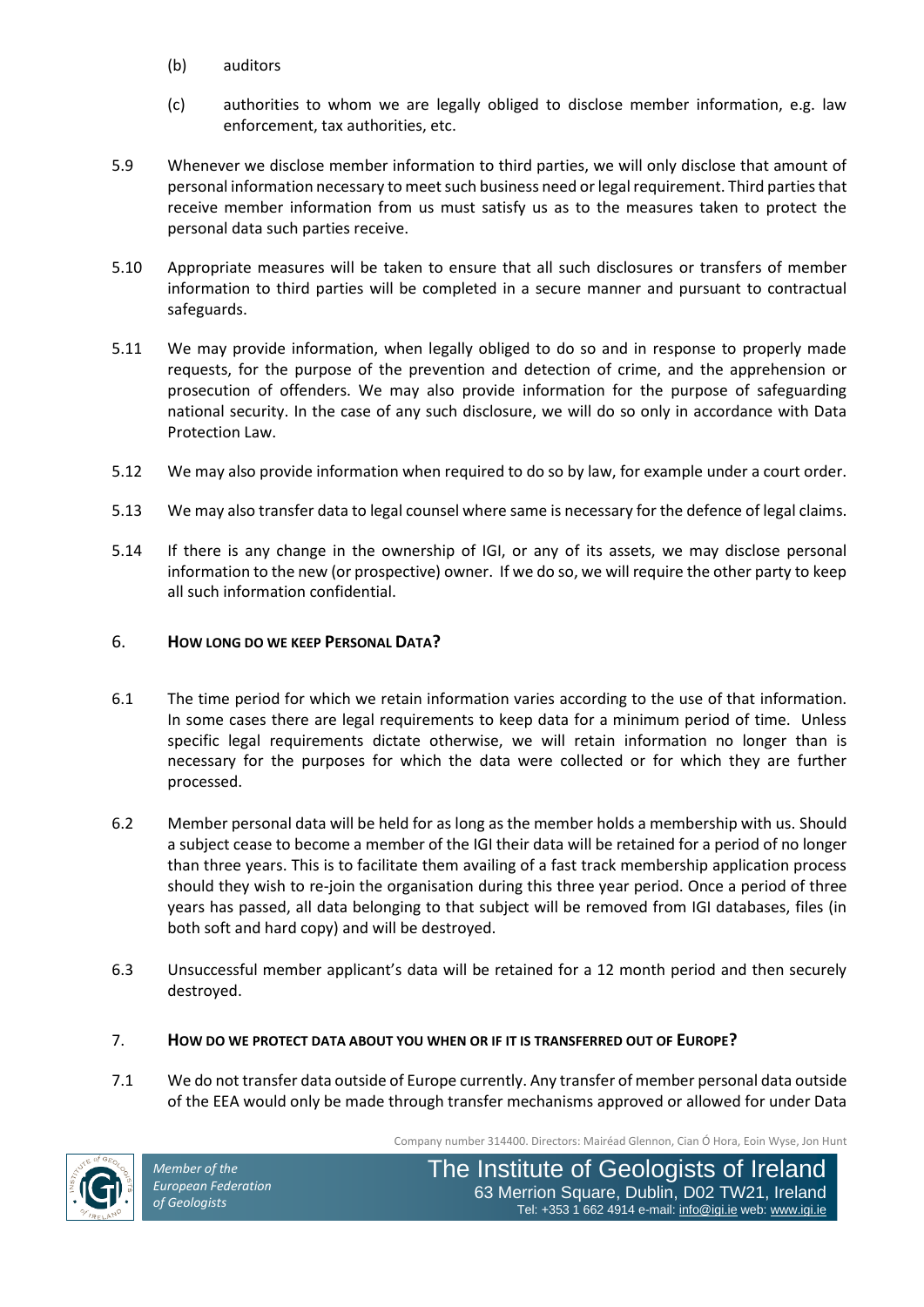Protection Law and we shall take all necessary steps to ensure that there is adequate protection, as required by Data Protection Law.

#### 8. **HOW YOU CAN EXERCISE YOUR RIGHTS IN RESPECT OF PERSONAL DATA WE HOLD ABOUT YOU**

## **Your rights**

- 8.1 We shall vindicate all your rights under Data Protection Law. These rights are as follows:
	- your right to withdraw your consent to the processing of Personal Data at any time
	- your right to request from us access to personal data and to have any incorrect personal data rectified
	- your right to the restriction of processing concerning you or to object to processing
	- your right to have your personal data transferred to another service provider
	- your right to have personal data erased (where appropriate)
	- information on the existence of automated decision-making, if any, as well as meaningful information about the logic involved, its significance and its envisaged consequences

Vindication of your rights shall not affect any rights which we may have under Data Protection Law.

## **Exercising your rights, managing information and opting out**

- 8.2 You may update or change information related to your membership by contacting us as outlined below. You may always opt-out of receiving future e-mail messages from us or request that your information be removed from a database by e-mailing us at the address provided above. You may also unsubscribe from our marketing communications by clicking on the "unsubscribe" link located on the bottom of our e-mails.
- 8.3 You can update or correct your Personal Data, remove it from our system or exercise any of your rights by making a request to us at the contact information provided below. If for some reason access is denied, we will provide an explanation of why access has been denied.
- 8.4 We will confirm your request within 21 days of receipt, and process your request within 30 days of receipt.

#### 9. **HOW DO WE PROTECT PERSONAL DATA?**

- 9.1 We employ reasonable appropriate administrative, technical, personnel procedural and physical measures to safeguard Personal Data against loss, theft and unauthorised uses access, uses or modifications. Security of these systems are monitored continuously.
- 9.2 While we try our best to safeguard your information once we receive it, no transmission of data over the Internet or any other public network can be guaranteed to be 100% secure. It is important for you to protect against unauthorized access to your computer.
- 9.3 Where it is necessary to share members, or prospective members data, amongst IGI Board members or others as outlined in Section 5.7 above, then this takes place either via registered post in the case of hard copy documentation or, which is more usual, via email transfer using secure IGI domain email addresses. Personal email addresses for Board members or those listed in Section 5.7 above will not be used.

Company number 314400. Directors: Mairéad Glennon, Cian Ó Hora, Eoin Wyse, Jon Hunt